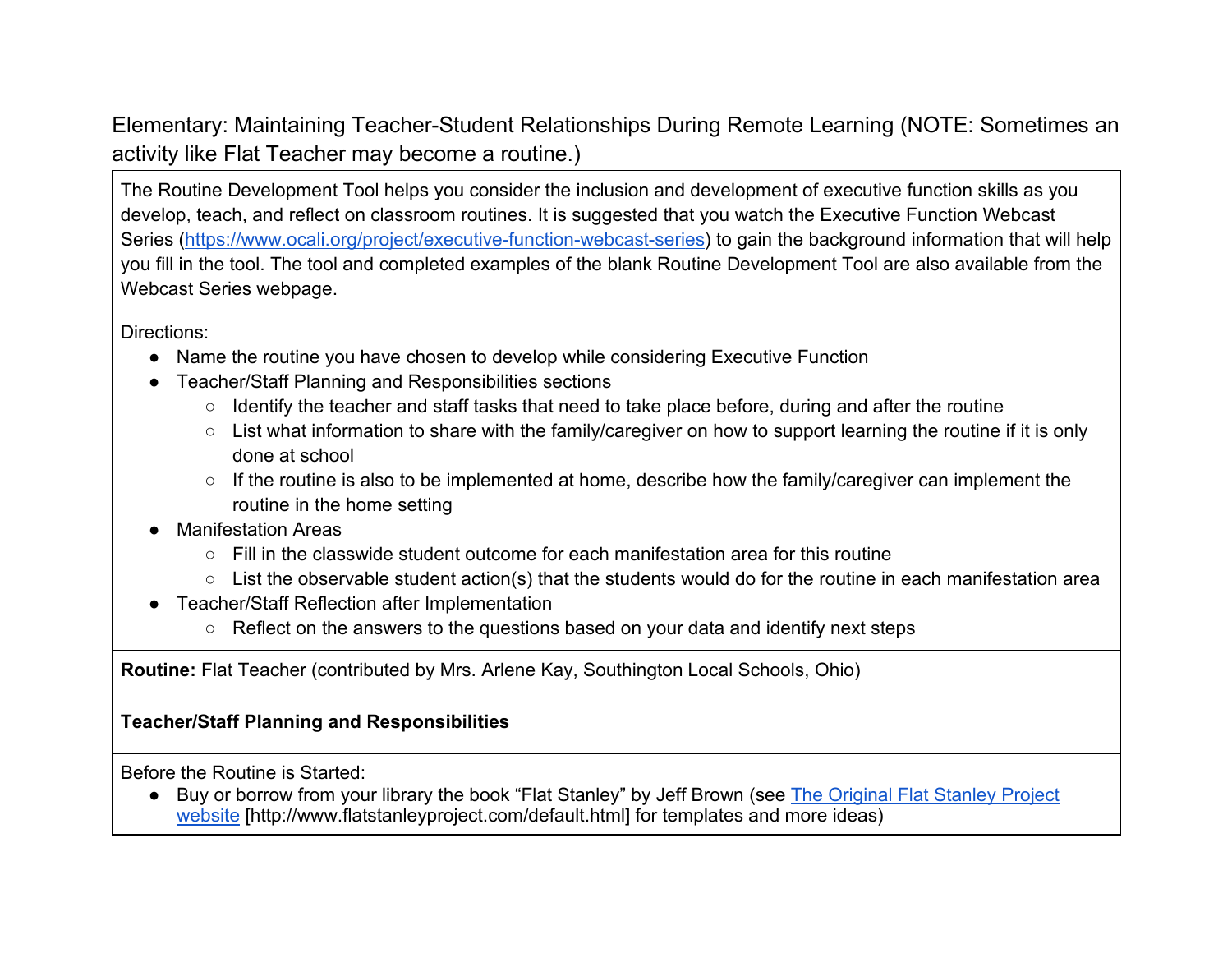- Create and send a laminated animated picture of the teacher, like Stanley in the book, along with a story (about how the teacher wants to do things with his/her students) to each student along with directions explaining the steps of the project to the parents
- Check to be sure each student has turned in a photo release permission form signed by parent/guardian
- Introduce and read the book "Flat Stanley" to the students. Introduce and read the new story about the teacher wanting to go with the students and learn about their lives
- Show the students how to take the flat teacher with them as they do activities and then to take a photo of what they were doing with the flat teacher
- Create a list of possible activities students can take the Flat Teacher to, such as playing in the backyard, making a craft, visiting a relative, etc.
- Ask the students to send a photo at least once a week

During the Routine:

- Review the book "Flat Stanley" and discuss
- Read the story the goes along with the Flat Teacher and connect it to the "Flat Stanley" book
- Teacher reminds students to take the Flat Teacher with them to activities
- Teacher will touch base with students who are not participating and problem solve what is challenging them (e.g., help them choose an activity, talk with their parents about helping their child take the picture and email it, etc.)
- The parents then email the pictures to the teacherThe teacher posts the pictures in the classroom electronic communication system
- Teacher responds personally to each student with a comment about their activity with the Flat Teacher

After the Routine is Completed:

- Teacher and class review the pictures together during class time
- Students complete assignments about the pictures, such as writing how they felt at the activity, brainstorming more places to take the teacher, etc.
- Touch base with parents of students who aren't participating to help problem solve

Family/Caregiver Guide to Support Routine at Home:

- Make a video explaining the project to parents that they can view on the classroom communication system. This will include information on the importance of building a relationship between a teacher and a student
- Create and send a laminated animated picture of the teacher, like Flat Stanley in the book, to each student along with a story about the teacher and directions explaining the steps of the project to the parents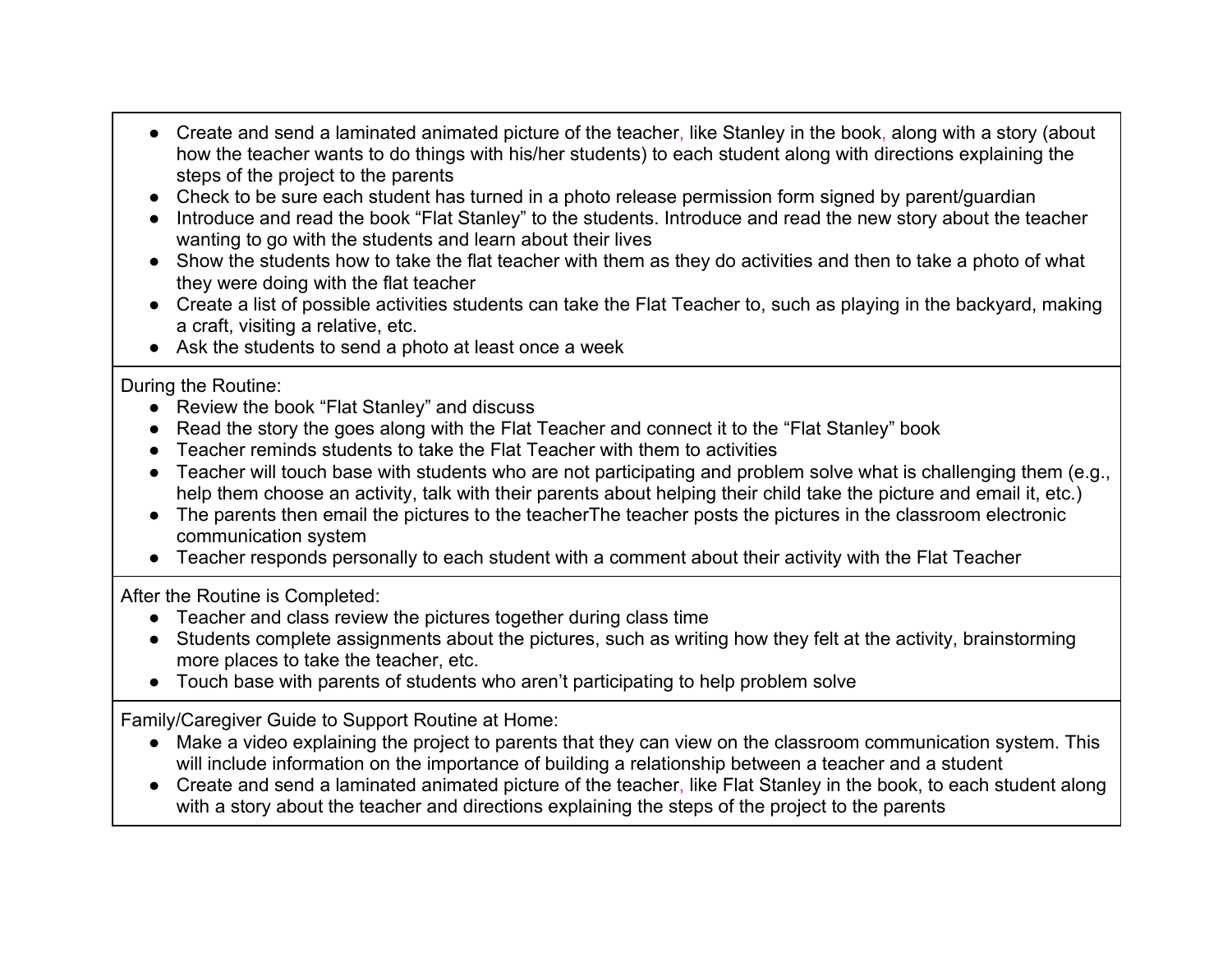|  | • Send reminders through the classroom communication system to send Flat Teacher photos |  |
|--|-----------------------------------------------------------------------------------------|--|
|--|-----------------------------------------------------------------------------------------|--|

| <b>Manifestation Areas</b>                                                                                                                                                                         | <b>Observable Student Action(s)</b>                                                                                                                                                                                                                                                                                                                                                                                                                                                                                                                                                                                                                           |
|----------------------------------------------------------------------------------------------------------------------------------------------------------------------------------------------------|---------------------------------------------------------------------------------------------------------------------------------------------------------------------------------------------------------------------------------------------------------------------------------------------------------------------------------------------------------------------------------------------------------------------------------------------------------------------------------------------------------------------------------------------------------------------------------------------------------------------------------------------------------------|
| Self-Management: Taking responsibility for your own<br>behavior, actions and well-being<br>Classwide Student Outcome: Students participate as<br>independently as possible in Flat Teacher project | <b>Observable Student Actions for Self-Management:</b><br>• Take an appropriate photo at least weekly with their<br>Flat Teacher figure<br>Have their parent email the photo weekly to the<br>teacher                                                                                                                                                                                                                                                                                                                                                                                                                                                         |
| <b>Time Management:</b> Ability to use time effectively and<br>productively<br>Classwide Student Outcome: Students observe timeline for<br>Flat Teacher project                                    | <b>Observable Student Actions for Time Management:</b><br>Send in a photo with their Flat Teacher at least once<br>a week                                                                                                                                                                                                                                                                                                                                                                                                                                                                                                                                     |
| Information Management: Ability to acquire, retain and<br>use information<br>Classwide Student Outcome: Students understand and<br>participate in Flat Teacher project                             | <b>Observable Student Actions for Information Management:</b><br>Read the story about Flat Teacher and relate it to<br>the Flat Stanley book<br>Answer comprehension questions about the Flat<br>Teacher story<br>Demonstrate an understanding of the project by<br>turning in a photo of themselves participating in an<br>activity with the Flat Teacher figure at least once a<br>week<br>Participate in class discussions about the photos<br>that have been shared on the classroom<br>communication system<br>Complete any assignments related to Flat Teacher<br>Respond to personal communication from the<br>teacher about the photo(s) s/he sent in |